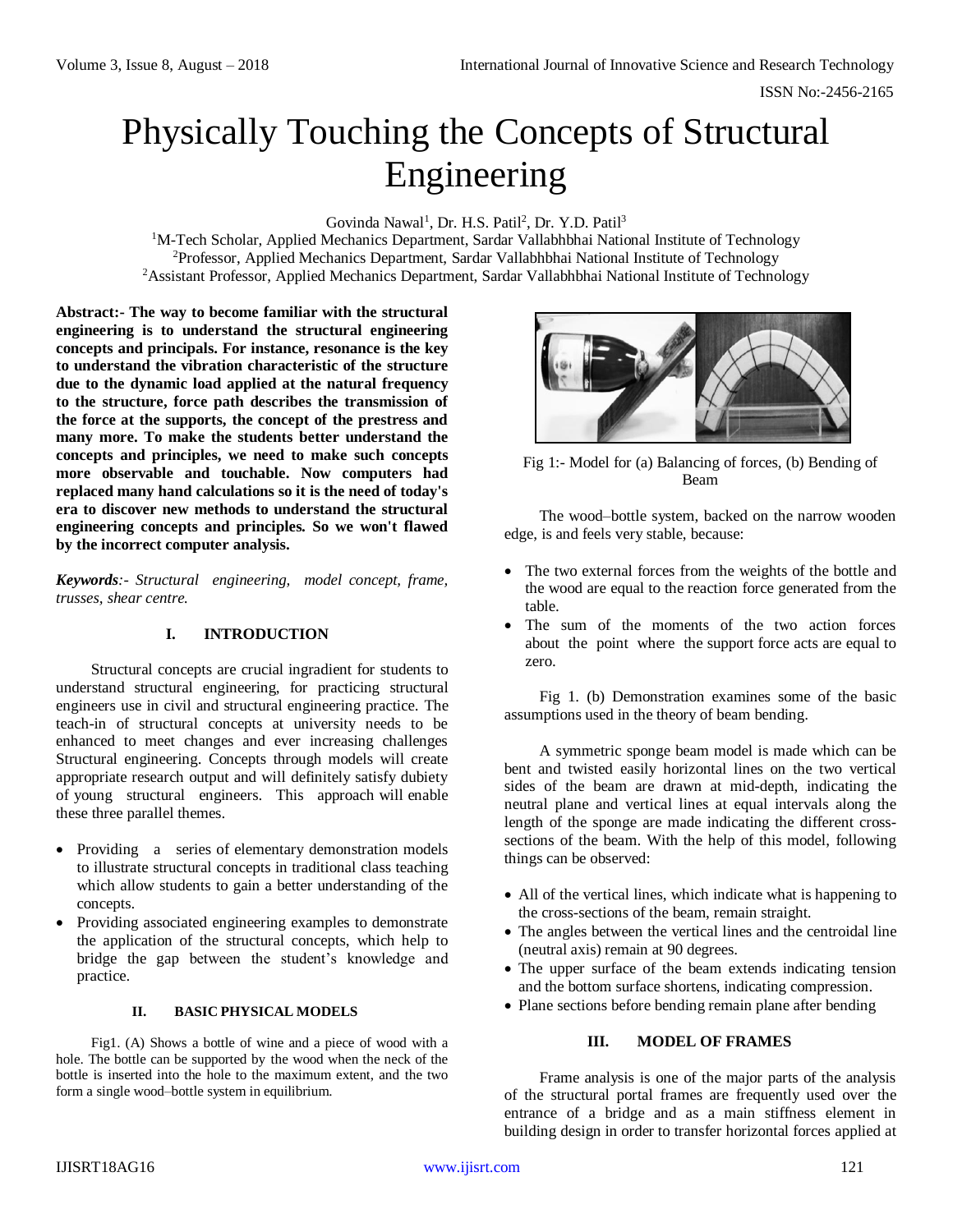the top of the frame to the foundation. On bridges, these frames resist the forces caused by wind, earthquake, and unbalanced traffic loading on the bridge deck. Portals can be pin supported, fixed supported, or supported by partial fixity. The loading in the case of the portal frames are either symmetrical or unsymmetrical and this different type of loading produces different type of effects in the portal frame, different deflected shapes and shear force and bending moment diagrams. Sometime the loading creates the horizontal movement and sway. Frames are of two types:

- Symmetrical frames
- Anti-symmetrical frames
- Asymmetric system

*Symmetrical frames*: Consider a simple symmetric frame with no horizontal forces but subjected to a concentrated vertical load as shown in Figure. The beam has a length of L and rigidity of E.Ib and the two columns have the same length of h and rigidity of E.Ic.

If the axial deformations of the columns and the beam of the frame can be considered to be negligible, the structure has three degrees of freedom; the horizontal displacement, u, and the rotations, θA and θB at the connections of the beam and columns. Thus, the equations of static equilibrium of the frame are given by.

$$
\frac{EI_c}{b^3} \begin{bmatrix} 24 & 6b & 6b \\ 6b & 4b^2(\alpha\beta + 1) & 2b^2\alpha\beta \\ 6b & 2b^2\alpha\beta & 4b^2(\alpha\beta + 1) \end{bmatrix} \begin{bmatrix} u \\ \theta_A \\ \theta_B \end{bmatrix} = \begin{Bmatrix} 0 \\ M_A \\ M_B \end{Bmatrix}
$$

Where

$$
\alpha = h/L
$$
  $\beta = EI/EL$ 

MA and MB are the fixed end moments of the beam produced by the vertical loading. By convention, the positive sign occurs when the end moment induces clockwise  $sign$  occurs when the end moment rotation. As the coefficient matrix in equation (I) is fully populated, the horizontal displacement is coupled with the rotations. Expanding the first row of equation gives.

$$
u=-\frac{b(\theta_A+\theta_B)}{4}
$$

Therefore u is zero when  $\theta A = -\theta B$ . This occurs when symmetric loads are applied to the beam. Solving equation gives the horizontal movement of the frame due to the vertical load.

$$
u = \frac{-(M_A + M_B)}{4(6\alpha\beta + 1)\alpha L} \frac{h^3}{EL}
$$

The negative sign indicates that the movement of the frame is to the left.



Fig 2:- A symmetric frame subjected to asymmetrical vertical load.

*Anti-Symmetrical Frame*: If the left column of the frame shown in Figure 2 is rotated through 180° about its connection to the beam, the frame becomes anti-symmetric as shown in Figure 1(a).

$$
F = \frac{(M_B - M_A)}{4(2\alpha\beta + 1)\alpha L} \frac{12(2\alpha\beta + 1)}{(\alpha\beta + 2)}
$$
  
= 
$$
\frac{(M_B - M_A)}{LP_{TV}} \frac{3}{(\alpha\beta + 2)\alpha} P_{TV} = C_L C_S P_{TV} = C_{LS} P_{TV}
$$

where

$$
C_L = \frac{M_B - M_A}{LP_{TV}}
$$

$$
C_S = \frac{3}{(\alpha \beta + 2)\alpha}
$$

In addition to the conclusions drawn from section which are also valid for the anti-symmetric system, it can be deduced that:

- The load factor CL and structure factor CS for the anti-symmetric systems are significantly larger than those for the symmetric system. Hence, the magnitude of the horizontal movement due to vertical loads depends primarily on the structural form.
- Equation above indicates that the antisymmetric frame has no horizontal movement when  $MA = MB$ , which requires a particular distribution of anti-symmetric vertical loading. For any other vertical loading there will be a resulting horizontal movement.



Fig 3:- An anti-symmetric frame with an asymmetrical load.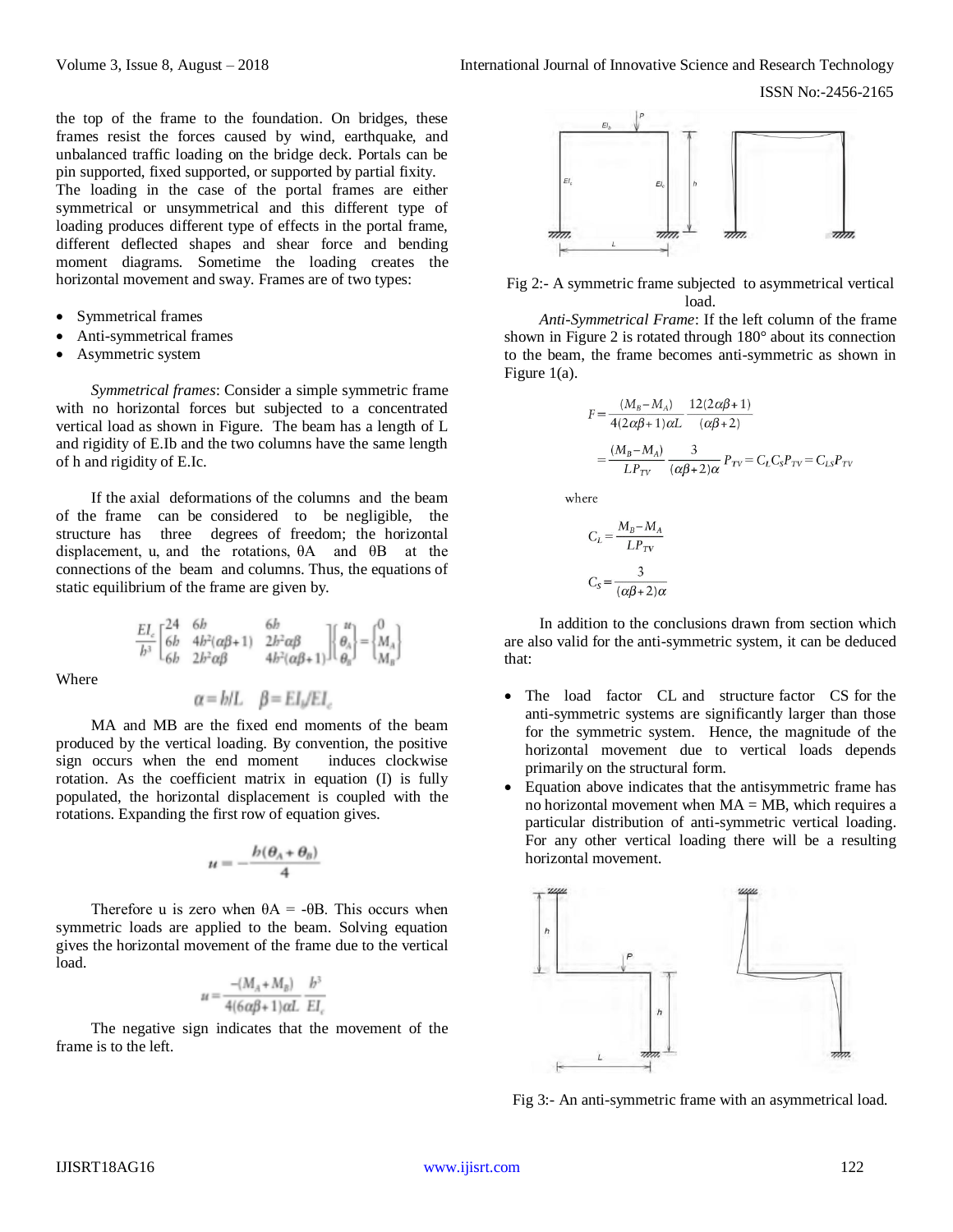*Asymmetrical Frames*: If the lengths of the columns of the frame shown in Figure 2 are different, the frame becomes asymmetric.

To get a feel of the various support conditions and the deflected shape in the frame due to different loading, it is very essential to prepare the models for the frames and the Staad-Pro Software Package validates the same models.

## **IV. PREPARATION OF MODEL**

- To prepare the model of the simple frame, the most important aspect is to prepare the supports and selection of the right material for the same. Hence, wood was used for the same.
- For making the hinged support, first cut the wood in the trapezoidal form, and make a groove of v shape in between the same.
- To make the fixed support make a groove of circular shape in the trapezoidal wood piece and to make the connector for the two beam section in the frame, cut a wooden cube and make the grooves in all the faces of the cube.



Fig 4:- (a) Groove making for hinged support, (b) Cube for joint connection (c) Drilling for joint connection

- After making the support, the next important task is making the frame for frame, for which we had used the orange colour plastic strip. The supports are fixed to the piece of the plywood with the help of nails.
- Subsequently for the hinged support, the nails are used to attach the plastic strip, with the support then the member is joined to the other element directly with the help of the drilled cube.
- By following the same procedure the following three combinations are prepared:
- Fixed-Fixed
- $\checkmark$  Hinged-Hinge
- Fixed-Hinged
- The loading is applied symmetrically and unsymmetrically.

#### For Fixed-Fixed



For Hinged-Hinged



For Fixed-Hinged



- Fig 5:- (a) Dial gauge setup on frames (b) Deflected shape by symmetrical loading (c) Deflected shape by unsymmetrical loading
- Then Staad-Pro models are created for the same geometry and different support conditions shown below:

For Symmetrical loading For Fixed-Fixed



Fig 6:- Staad Output for Deflected Shape for Symmetrical Loading for (a) Fixed-Fixed

For Hinged-Hinged



For Fixed-Hinged



Fig 7:- Staad Output for Deflected Shape for Symmetrical Loading for (a) Hinged-Hinged, (b) Fixed-Hinged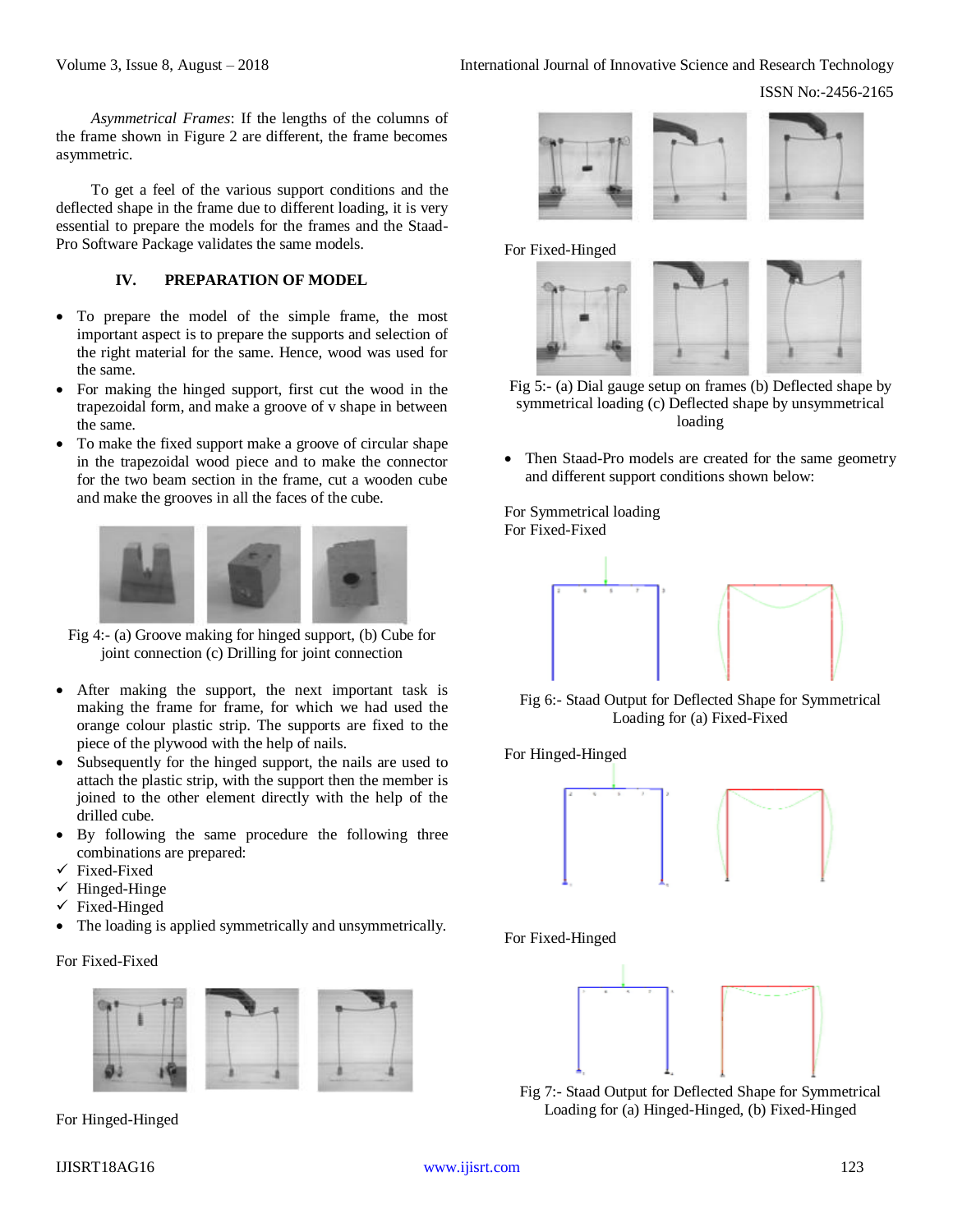## ISSN No:-2456-2165



Fig 8:- Staad Output for Deflected Shape for Symmetrical Loading for (a)Fixed-Fixed (b) Hinged-Hinged, (c) Fixed-Hinged

*C. Comparison of the Experimental and Staad-Pro, deflected shape value Output for Node-5 for the Symmetrical Loading:*

| Wt in gm | $\delta$ at node 5<br><b>For Fixed-</b><br>Fixed | δ at node<br>5 For<br><b>Hinged-</b><br><b>Hinged</b> | <b><math>\delta</math></b> at node<br>5 For<br><b>Hinged-</b><br><b>Fixed</b> |
|----------|--------------------------------------------------|-------------------------------------------------------|-------------------------------------------------------------------------------|
| $\Omega$ | 0.005                                            | 0.010                                                 | 0.013                                                                         |
| 200      | 0.006                                            | 0.012                                                 | 0.015                                                                         |
| 400      | 0.008                                            | 0.016                                                 | 0.02                                                                          |
| 600      | 0.010                                            | 0.020                                                 | 0.025                                                                         |
| 800      | 0.012                                            | 0.024                                                 | 0.03                                                                          |
| 1000     | 0.014                                            | 0.028                                                 | 0.035                                                                         |
| 1200     | 0.016                                            | 0.032                                                 | 0.04                                                                          |
| 1400     | 0.018                                            | 0.036                                                 | 0.045                                                                         |
| 1600     | 0.020                                            | 0.040                                                 | 0.05                                                                          |
| 1800     | 0.022                                            | 0.044                                                 | 0.055                                                                         |

Table 1. Deflected shape value Output for Node-5 for the Symmetrical Loading

| Wt in gm | Staad $\delta$ at<br>node 5 For<br><b>Fixed-</b><br>Fixed | Staad 8 at<br>node 5 For<br>Hinged-<br>Hinged | Staad $\delta$ at<br>node 5 For<br><b>Hinged-</b><br>Fixed |
|----------|-----------------------------------------------------------|-----------------------------------------------|------------------------------------------------------------|
| 0        | 0.004                                                     | 0.008                                         | 0.009                                                      |
| 200      | 0.004                                                     | 0.009                                         | 0.010                                                      |
| 400      | 0.006                                                     | 0.012                                         | 0.014                                                      |
| 600      | 0.008                                                     | 0.016                                         | 0.018                                                      |
| 800      | 0.009                                                     | 0.019                                         | 0.021                                                      |
| 1000     | 0.011                                                     | 0.022                                         | 0.025                                                      |
| 1200     | 0.012                                                     | 0.025                                         | 0.028                                                      |
| 1400     | 0.014                                                     | 0.028                                         | 0.032                                                      |
| 1600     | 0.016                                                     | 0.032                                         | 0.036                                                      |
| 1800     | 0.017                                                     | 0.035                                         | 0.039                                                      |

Table 2. Deflected shape value Output for Node-5 for the Symmetrical Loading by staad model



Graph-1 Graph for Deflected shape value Output for Node-5 for the Symmetrical Loading

| D. Comparison of the Experimental and Staad-Pro, deflected |  |  |  |
|------------------------------------------------------------|--|--|--|
| shape value Output for Node-2 for the Symmetrical Loading: |  |  |  |

| Wt in gm | å at node<br>2 For<br><b>Fixed-</b><br><b>Fixed</b> | $\delta$ at node<br>2 For<br><b>Hinged-</b><br>Hinged | <b><math>\delta</math></b> at node<br>2 For<br><b>Hinged-</b><br><b>Fixed</b> |
|----------|-----------------------------------------------------|-------------------------------------------------------|-------------------------------------------------------------------------------|
| 0        | 0.000                                               | 0.000                                                 | 0.013                                                                         |
| 200      | 0000                                                | 0000                                                  | 0.012                                                                         |
| 400      | 0.000                                               | 0.000                                                 | 0.0136                                                                        |
| 600      | 0.000                                               | 0.000                                                 | 0.0186                                                                        |
| 800      | 0.000                                               | 0.000                                                 | 0.0236                                                                        |
| 1000     | 0000                                                | 0000                                                  | 0.0286                                                                        |
| 1200     | 0.000                                               | 0000                                                  | 00336                                                                         |
| 1400     | 0.000                                               | 0.000                                                 | 0.0386                                                                        |
| 1600     | 0.000                                               | 0.000                                                 | 0.0436                                                                        |
| 1800     | 0.000                                               | 0.000                                                 | 0.0486                                                                        |

Table 3. Deflected shape value Output for Node-2 for the Symmetrical Loading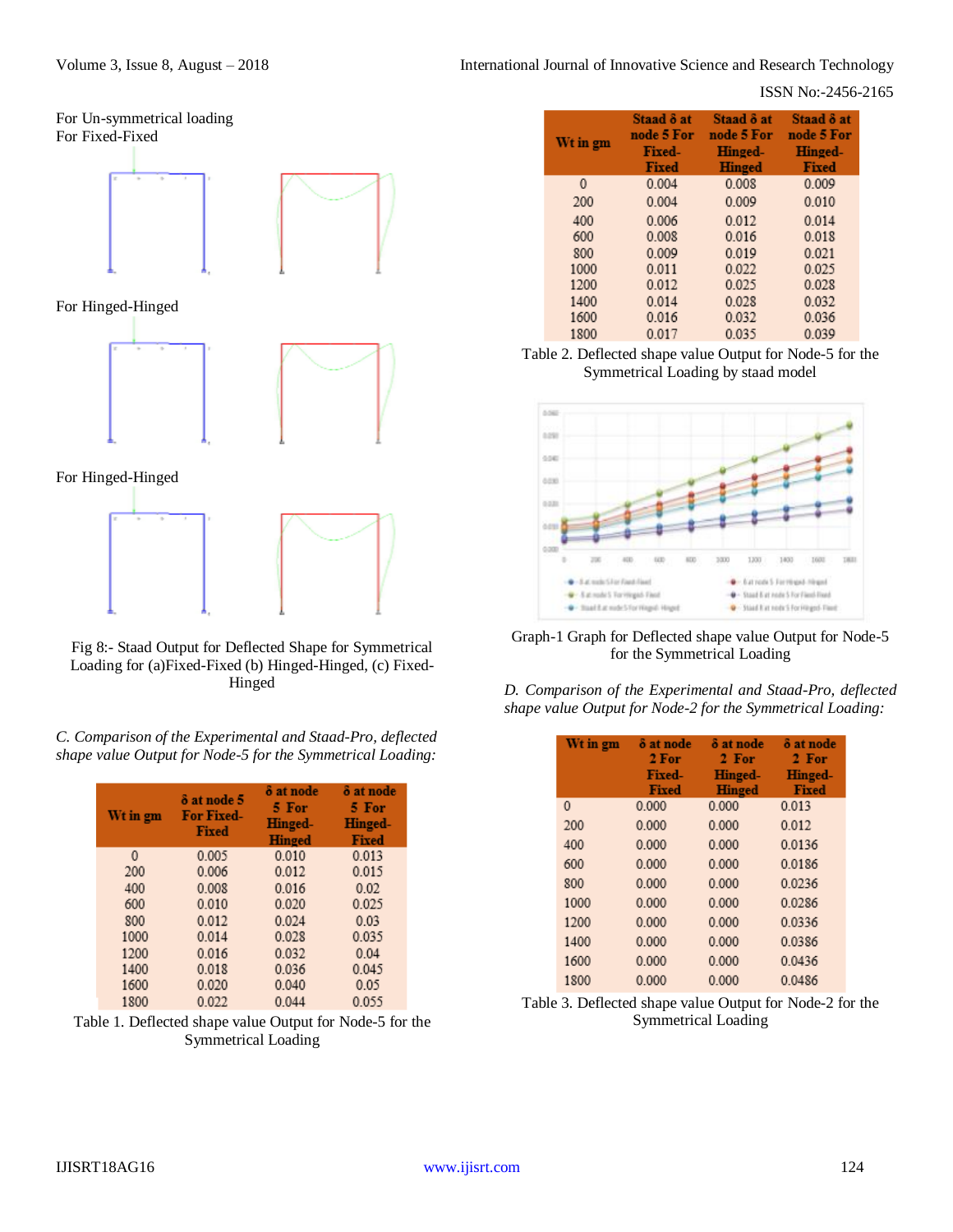#### ISSN No:-2456-2165

| Wt in gm     | Staad & at<br>node 2<br>For | Staad $\delta$ at<br>node 2<br>For | Staad $\delta$ at<br>node 2<br>For |
|--------------|-----------------------------|------------------------------------|------------------------------------|
|              | <b>Fixed-</b>               | <b>Hinged-</b>                     | <b>Hinged-</b>                     |
| $\mathbf{0}$ | Fixed<br>0.0000             | <b>Hinged</b><br>0.0000            | <b>Fixed</b><br>0.0094             |
| 200          | 0.0000                      | 0.0000                             | 0.0086                             |
| 400          | 0.0000                      | 0.0000                             | 0.0098                             |
| 600          | 0.0000                      | 0.0000                             | 0.0134                             |
| 800          | 0.0000                      | 0.0000                             | 0.0170                             |
| 1000         | 0.0000                      | 0.0000                             | 0.0206                             |
| 1200         | 0.0000                      | 0.0000                             | 0.0242                             |
| 1400         | 0.0000                      | 0.0000                             | 0.0278                             |
| 1600         | 0.0000                      | 0.0000                             | 0.0314                             |
| 1800         | 0.0000                      | 0.0000                             | 0.0350                             |

Table 4. Deflected shape value Output for Node-2 for the Symmetrical Loading



Graph-2. Graph for Deflected shape value Output for Node-2 for the Symmetrical Loading

*E. Comparison of the Experimental and Staad-Pro, deflected shape value Output for Node-6 for the Un-symmetrical Loading:*

| Wt in gm | $\delta$ at node<br>5 For<br><b>Fixed-</b><br>Fixed | $\delta$ at node<br>5 For<br>Hinged-<br><b>Hinged</b> | $\delta$ at node<br>5 For<br><b>Hinged-</b><br>Fixed |
|----------|-----------------------------------------------------|-------------------------------------------------------|------------------------------------------------------|
| 0        | 0.004                                               | 0.008                                                 | 0.009                                                |
| 200      | 0.004                                               | 0.009                                                 | 0.011                                                |
| 400      | 0.006                                               | 0.012                                                 | 0.015                                                |
| 600      | 0.007                                               | 0.015                                                 | 0.018                                                |
| 800      | 0.009                                               | 0.017                                                 | 0.022                                                |
| 1000     | 0.010                                               | 0.020                                                 | 0.025                                                |
| 1200     | 0.012                                               | 0.023                                                 | 0.029                                                |
| 1400     | 0.013                                               | 0.026                                                 | 0.033                                                |
| 1600     | 0.015                                               | 0.029                                                 | 0.036                                                |
| 1800     | 0.016                                               | 0.032                                                 | 0.040                                                |

Table 5. Deflected shape value Output for Node-5 for the Unsymmetrical Loading

| Wt in gm | Staad $\delta$ at<br>node 5<br>For<br>Fixed-<br><b>Fixed</b> | Staad $\delta$ at<br>node 5<br>For<br><b>Hinged-</b><br><b>Hinged</b> | Staad $\delta$ at<br>node 5<br>For<br><b>Hinged-</b><br><b>Fixed</b> |
|----------|--------------------------------------------------------------|-----------------------------------------------------------------------|----------------------------------------------------------------------|
| 0        | 0.003                                                        | 0.006                                                                 | 0.007                                                                |
| 200      | 0.003                                                        | 0.007                                                                 | 0.008                                                                |
| 400      | 0.005                                                        | 0.009                                                                 | 0.010                                                                |
| 600      | 0.006                                                        | 0.012                                                                 | 0.013                                                                |
| 800      | 0.007                                                        | 0.014                                                                 | 0.016                                                                |
| 1000     | 0.008                                                        | 0.016                                                                 | 0.018                                                                |
| 1200     | 0.009                                                        | 0.019                                                                 | 0.021                                                                |
| 1400     | 0.010                                                        | 0.021                                                                 | 0.024                                                                |
| 1600     | 0.012                                                        | 0.023                                                                 | 0.026                                                                |
| 1800     | 0.013                                                        | 0.026                                                                 | 0.029                                                                |

Table 6. Deflected shape value Output for Node-5 for the Un-Symmetrical Loading



Graph-3. Graph for Deflected shape value Output for Node-5 for the Un-Symmetrical Loading

|  | F. Comparison of the Experimental and Staad-Pro, deflected |  |  |
|--|------------------------------------------------------------|--|--|
|  | shape value Output for Node-2 for the Symmetrical Loading: |  |  |

| Wt in gm     | $\delta$ at node<br>2 For<br><b>Fixed-</b><br>Fixed | $\delta$ at node<br>2 For<br><b>Hinged-</b><br><b>Hinged</b> | $\delta$ at node<br>2 For<br>Hinged-<br>Fixed |
|--------------|-----------------------------------------------------|--------------------------------------------------------------|-----------------------------------------------|
| $\mathbf{0}$ | 0.002                                               | 0.004                                                        | 0.005                                         |
| 200          | 0.002                                               | 0.004                                                        | 0.005                                         |
| 400          | 0.003                                               | 0.006                                                        | 0.007                                         |
| 600          | 0.004                                               | 0.007                                                        | 0.009                                         |
| 800          | 0.004                                               | 0.009                                                        | 0.011                                         |
| 1000         | 0.005                                               | 0.010                                                        | 0.013                                         |
| 1200         | 0.006                                               | 0.012                                                        | 0.015                                         |
| 1400         | 0.007                                               | 0.013                                                        | 0.016                                         |
| 1600         | 0.007                                               | 0.015                                                        | 0.018                                         |
| 1800         | 0.008                                               | 0.016                                                        | 0.020                                         |

Table 7. Deflected shape value Output for Node-2 for the Un-Symmetrical Loading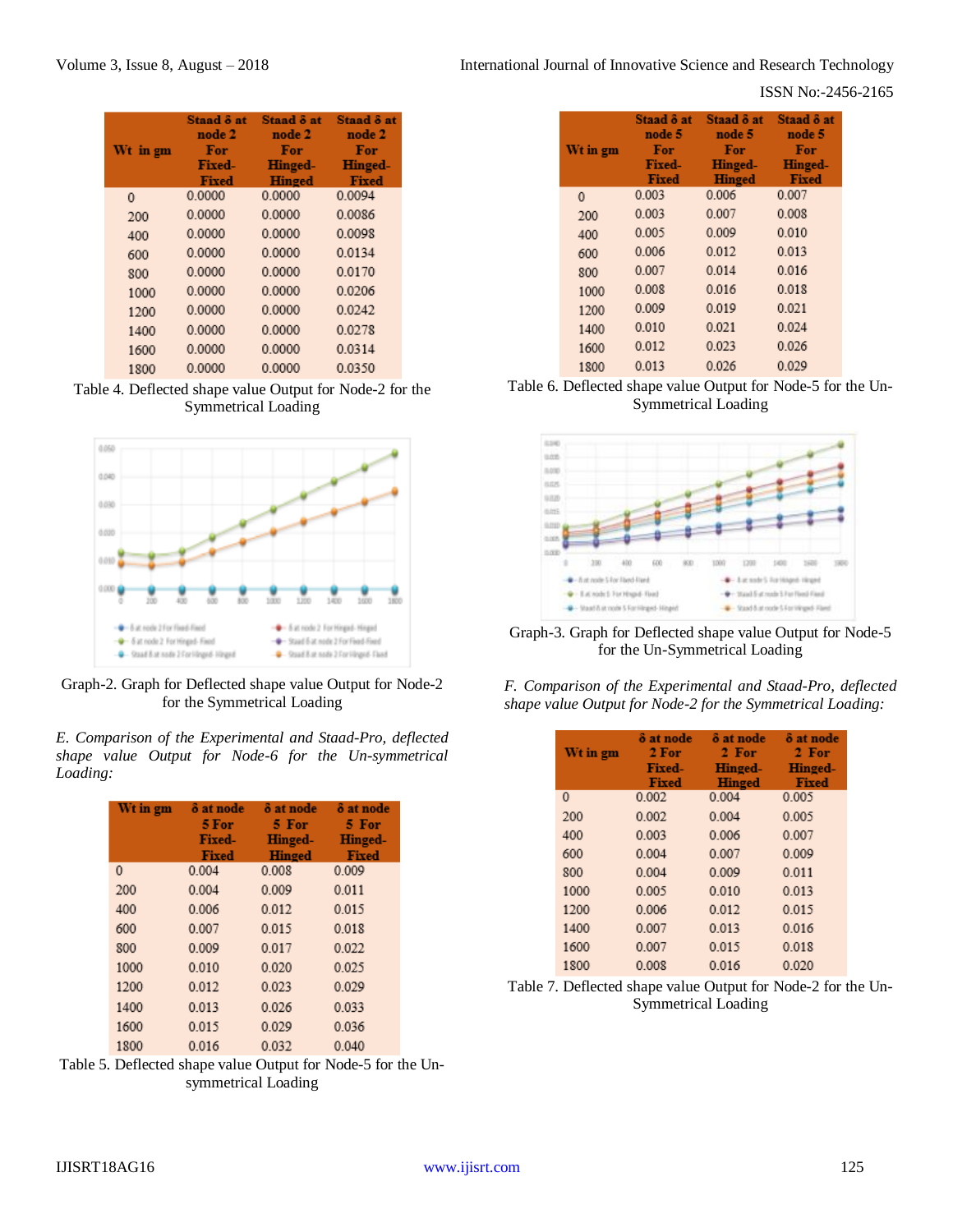| Wt in gm | Staad $\delta$ at<br>node 2<br>For<br><b>Fixed-</b><br>Fixed | Staad $\delta$ at<br>node 2<br>For<br><b>Hinged-</b><br><b>Hinged</b> | Staad $\delta$ at<br>node 2<br>For<br>Hinged-<br>Fixed |
|----------|--------------------------------------------------------------|-----------------------------------------------------------------------|--------------------------------------------------------|
| 0        | 0.00151                                                      | 0.00302                                                               | 0.00340                                                |
| 200      | 0.00174                                                      | 0.00348                                                               | 0.00392                                                |
| 400      | 0.00232                                                      | 0.00465                                                               | 0.00523                                                |
| 600      | 0.00290                                                      | 0.00581                                                               | 0.00653                                                |
| 800      | 0.00348                                                      | 0.00697                                                               | 0.00784                                                |
| 1000     | 0.00407                                                      | 0.00813                                                               | 0.00915                                                |
| 1200     | 0.00465                                                      | 0.00929                                                               | 0.01045                                                |
| 1400     | 0.00523                                                      | 0.01045                                                               | 0.01176                                                |
| 1600     | 0.00581                                                      | 0.01162                                                               | 0.01307                                                |
| 1800     | 0.00639                                                      | 0.01278                                                               | 0.01437                                                |

Table 8. Deflected shape value Output for Node-2 for the Un-Symmetrical Loading



Graph-4. Graph for Deflected shape value Output for Node-2 for the Un-Symmetrical Loading

## *G. Horizontal Deflection at in frames symmetric Frame*

Symmetric frame Figure 9(a) shows a simple antisymmetric plastic unloaded frame (a) and carrying an asymmetrically concentrated load positioned close to the righthand column (b). It can be observed that the horizontal member deflects vertically and the loaded frame moves to its left. Once again it is noted that, the movement is to the left for the load placed to the right of the centre line of the frame.

Anti-Symmetric Frame Figure 9(b) shows a simple antisymmetric plastic unloaded frame and carrying an asymmetrically concentrated load positioned close to the righthand column. It can be observed that the horizontal member deflects vertically and the loaded frame moves to its left. Again, the movement is to the left for the load placed to the right of the centre line of the frame.

Asymmetric Frame Figure 9(c) shows a simple asymmetric plastic frame unloaded and carrying a concentrated load positioned close to the right-hand column. The horizontal member deflects vertically and it can be observed that the loaded frame moves to the left. Again, the movement is to the left for the load placed to the right of the centreline of the frame.

ISSN No:-2456-2165



Fig 9:- Horizontal movement on (a) Symmetrical frame (b) Anti-symmetric frame (c) Asymmetrical frame.

#### *H. Results*

The results shows the deflected shapes of portal frames (symmetrical, anti-symmetrical, and asymmetrical) under different loading and support conditions. It is proved from the above study that the fixity results in the less deflection, whereas the hinged end causes more deflection. The above study also shows that the horizontal nodal deflection occurs only when there is any un-symmetry in the case of the portal frames. The validation of the results is done by software analysis and the nature of the deflection obtained by the experimental results is varying within the limit not greater than 10 percent, which shows that models truly explains the behaviour in case of the portal frames.

#### **V. CONCLUSION**

If structural concepts could be made more observable and touchable, students would be better able to understand them and would be more attentive in class learning situations. The models prepared by us ably demonstrate the clear visualization of the structural concepts and principles.

The models prepared for frames clearly shows the deflected shapes for different support condition and for different loading condition. By the help of this models we can clearly see the effect of the support condition on the deflection of the nodal points.

Definitely this type of user friendly and appropriate technology models will level up the structural engineering concepts, smooth learning process and bridge up the gap between the mathematical concept and structural behaviour.

#### **REFERENCES**

- [1]. Parikh Janak P. (2000). Understanding concept of structural by analysis and design. Anand: Charotar Publishing House.
- [2]. Patil H., Patil Y. et al. (2015). Structural Analysis-I. From grasping basics to achieving mastery, Mumbai: Snergy Knowledgeware.
- [3]. Schodek D., Bechthold M. (2009). Structures. New Jersey: PHI Learning Private Limited.
- [4]. Bowditch T. "The Sponge I-Beam". University Of Manchester.
- [5]. Burwell John. "Leonardo Da Vinci's Self Supporting Bridge". University of Manchester.